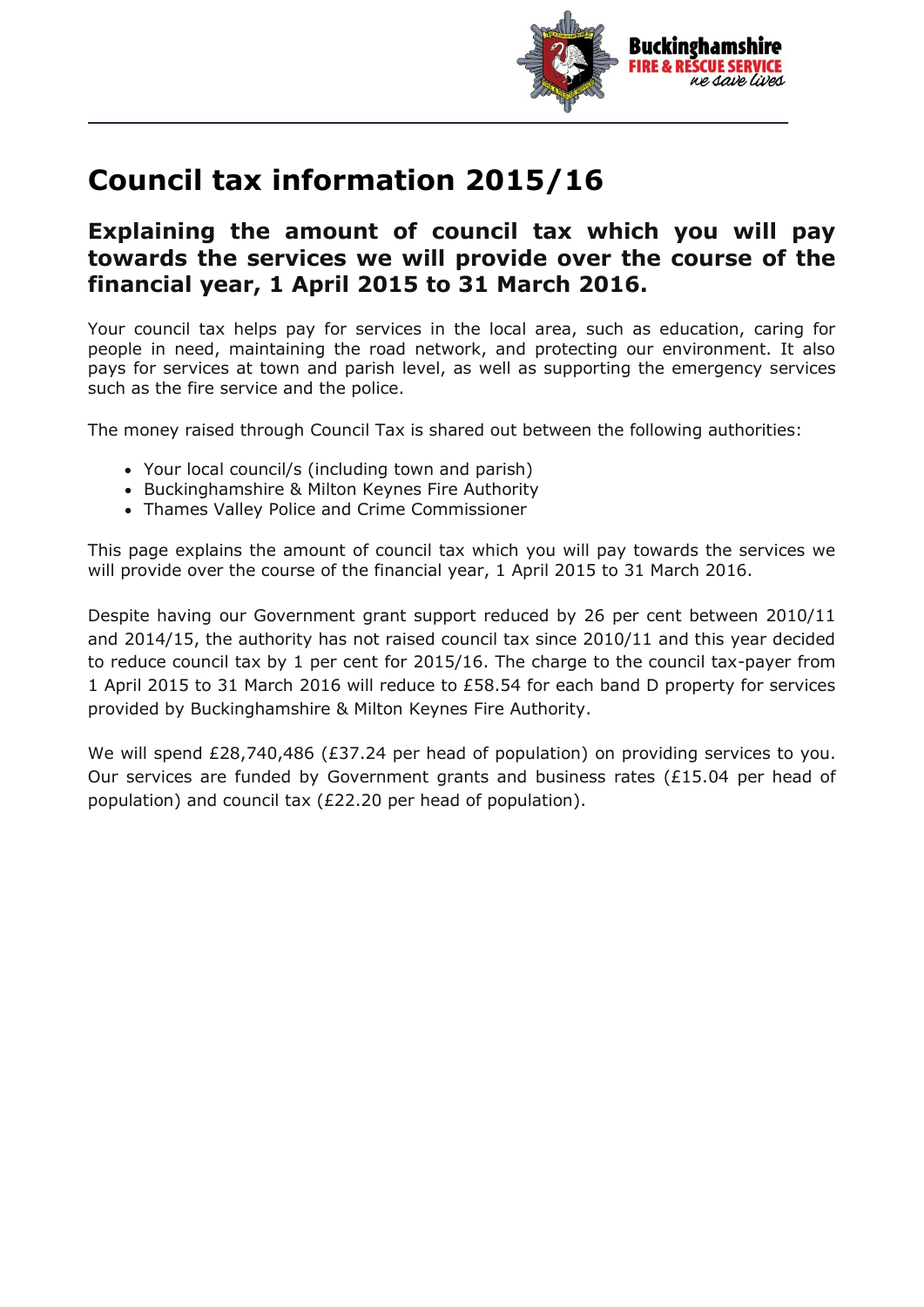Council tax bills in Buckinghamshire and Milton Keynes include the following totals per home to pay for Buckinghamshire Fire & Rescue Service in 2015-16.

 $\overline{\phantom{a}}$ 

| <b>Band</b> | <b>Amount</b> |  |  |  |
|-------------|---------------|--|--|--|
| A           | £39.03        |  |  |  |
| B           | £45.53        |  |  |  |
| C           | £52.04        |  |  |  |
| D           | £58.54        |  |  |  |
| E           | £71.55        |  |  |  |
| F           | £84.56        |  |  |  |
| G           | £97.57        |  |  |  |
| Η           | £117.08       |  |  |  |

About 4p from every £1 of council tax paid in Buckinghamshire and Milton Keynes goes to Buckinghamshire Fire & Rescue Service. The rest goes towards the cost of services provided by councils and the police.

## **Where the money comes from**

The funding settlement for 2015-16 was announced on 3 February 2015. The table below shows the breakdown of where our funding comes from:

| Table: Where the money comes from   | 2014-15     | 2015-16     |
|-------------------------------------|-------------|-------------|
| Government grant and business rates | £10,700,542 | £10,510,420 |
| Council tax                         | £16,929,784 | £17,131,066 |
| Other grants                        | £1,178,482  | £1,099,000  |
| <b>Total</b>                        | £28,808,808 | £28,740,486 |

Although the amount of grant funding has reduced between 2014/15 and 2015/16, improved positions in the council tax and business rates bases and improved collection rates have helped to reduce the impact of those cuts.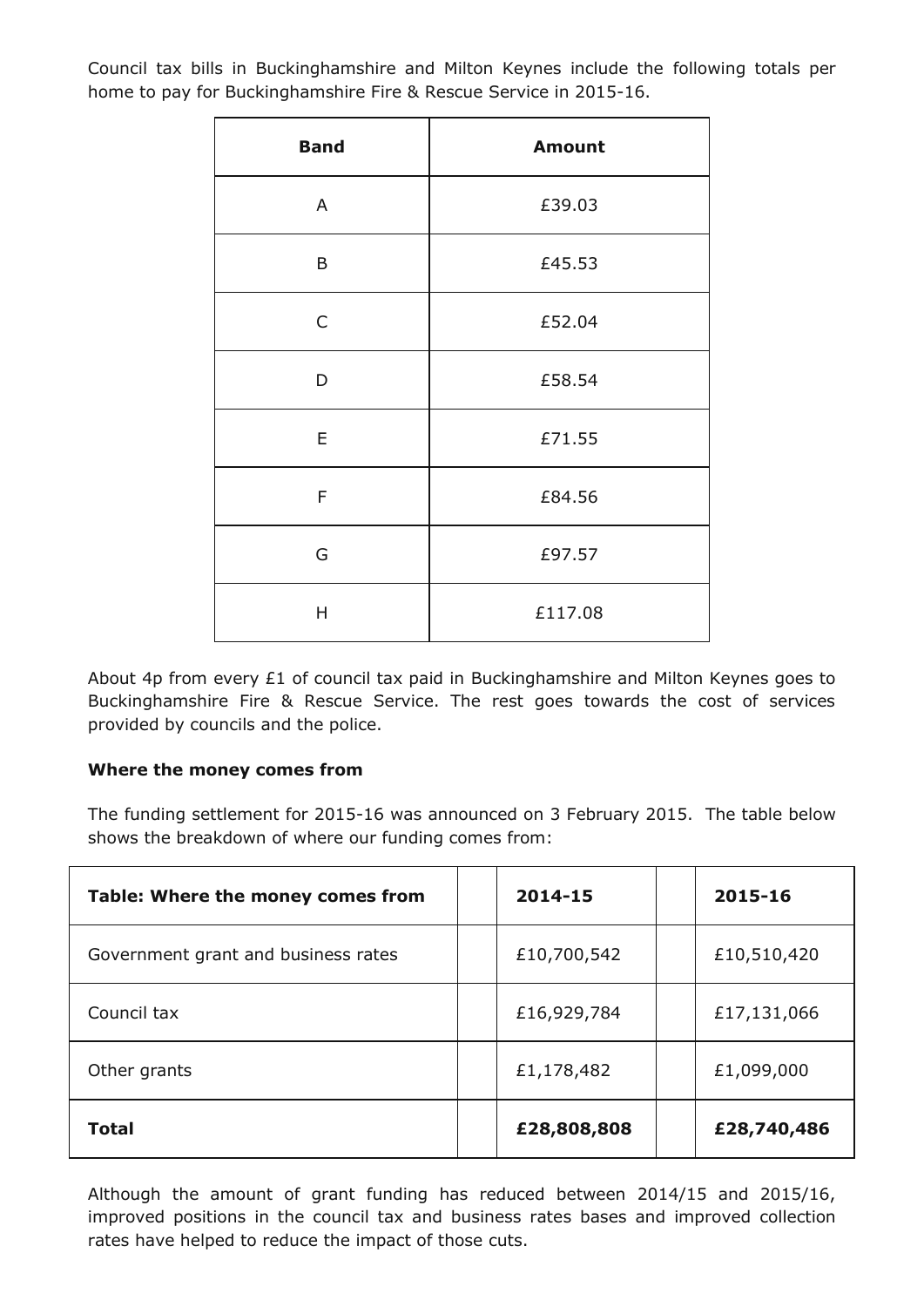## **Where the money goes**

In this challenging financial environment, work continues to achieve a balanced budget, progressing in line with our Public Safety Plan for 2015-20 so that we can carry on as usual without detriment to public safety or emergency responses.

The Fire Authority has taken a number of measures already and plans to do more to ensure that it continues to meet the priorities set out in the Public Safety Plan. For 2015- 16 we plan to make further savings through a number of initiatives, which involve better ways of working and consolidating workforce plans to meet our vision for the longer term. We are investing in more up-to-date technology and are pursuing ways of sharing costs with our community partners and other fire authorities.

| Table: Where the money goes      | 2014-15       | 2015-16     |
|----------------------------------|---------------|-------------|
| Employees                        | £21,971,018   | £19,838,954 |
| Premises                         | £1,748,798    | £1,679,167  |
| Transport                        | £1,042,592    | £782,611    |
| Supplies and services            | £3,504,757    | £3,420,923  |
| Agency payments                  | £955,259      | £929,251    |
| Capital charges                  | £1,956,000    | £2,831,000  |
| Contributions to/(from) reserves | $-E970,684$   | £21,805     |
| Income                           | $-E1,398,932$ | $-E763,225$ |
| <b>Net budget requirement</b>    | £28,808,808   | £28,740,486 |

Included within employee costs are the National Insurance contributions required by employers, and pension contributions set in accordance with relevant pension schemes regulations.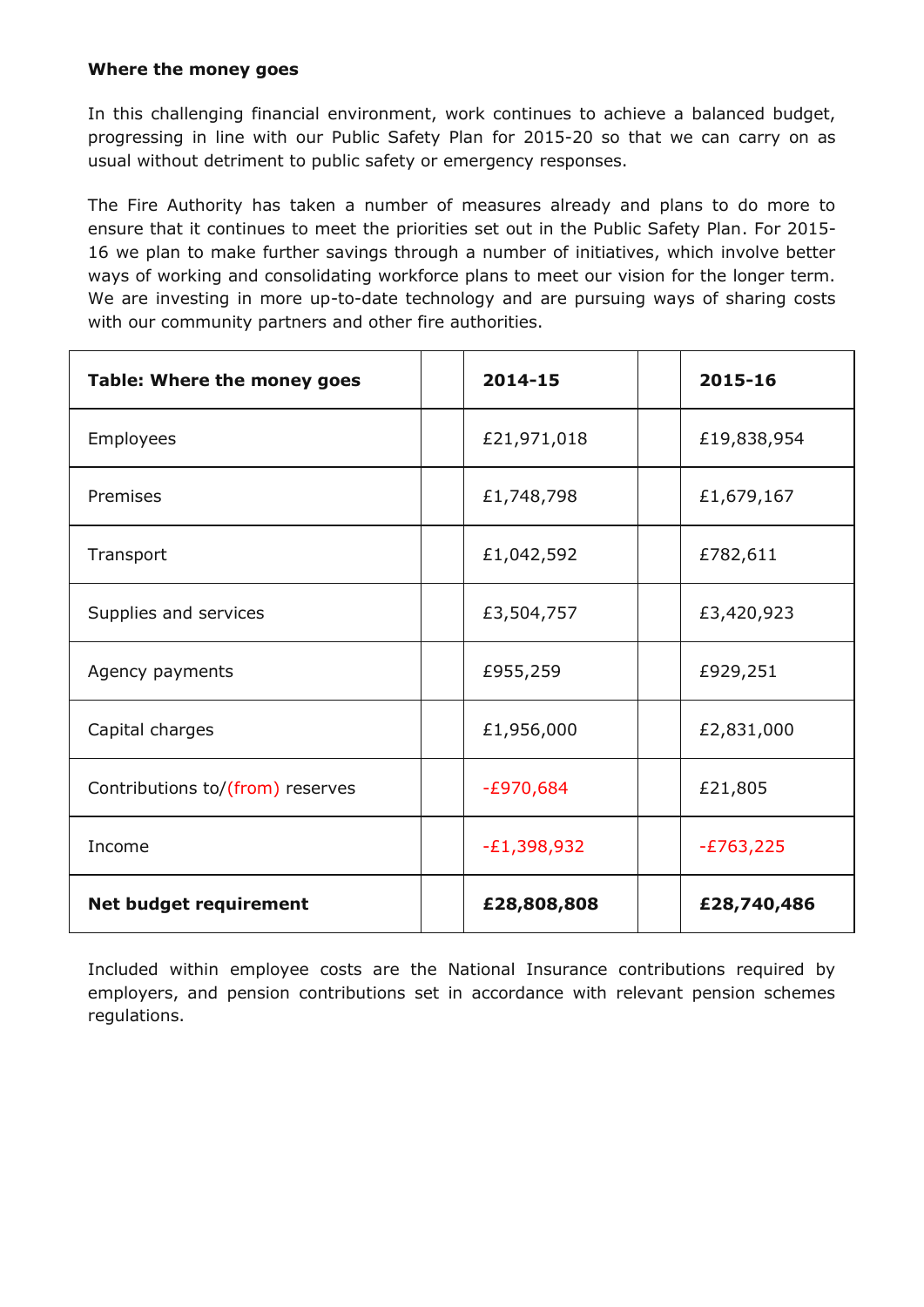

(Figures in the table above are based on full-time equivalents)

Retained firefighters represent an efficient and flexible alternative to traditional staffing methods while maintaining response capabilities. As a result of this, we plan to increase the proportion of these firefighters over the coming years.

Planned restructures for support services and changes to crewing arrangements for firefighting personnel are also being carried out by the organisation, in order to ensure that the right resources are in the right place to meet operational and strategic priorities in Buckinghamshire and Milton Keynes.

Control room staffing is planned to transfer to the shared Thames Valley control centre for 2015/16.

Employee costs include costs for training our staff to ensure that they are well prepared for any event that they may be required to attend, and are skilled to the appropriate level to help you at a variety of different types of incident.

As well as responding to fires, our firefighters are needed in situations involving road traffic collisions, flood response, specialist rescue, hazardous substance incidents, home fire risk checks and fire safety enforcement. Each requires highly qualified, experienced and expert staff, ready to respond to an emergency 24 hours a day.

Buckinghamshire & Milton Keynes Fire Authority will continue the close scrutiny and challenge of revenue growth and savings proposals as well as all capital projects. Funding for initiatives in the capital programme comes from a mixture of Government grants and contributions from revenue. The Authority currently has no plans to borrow any additional money.